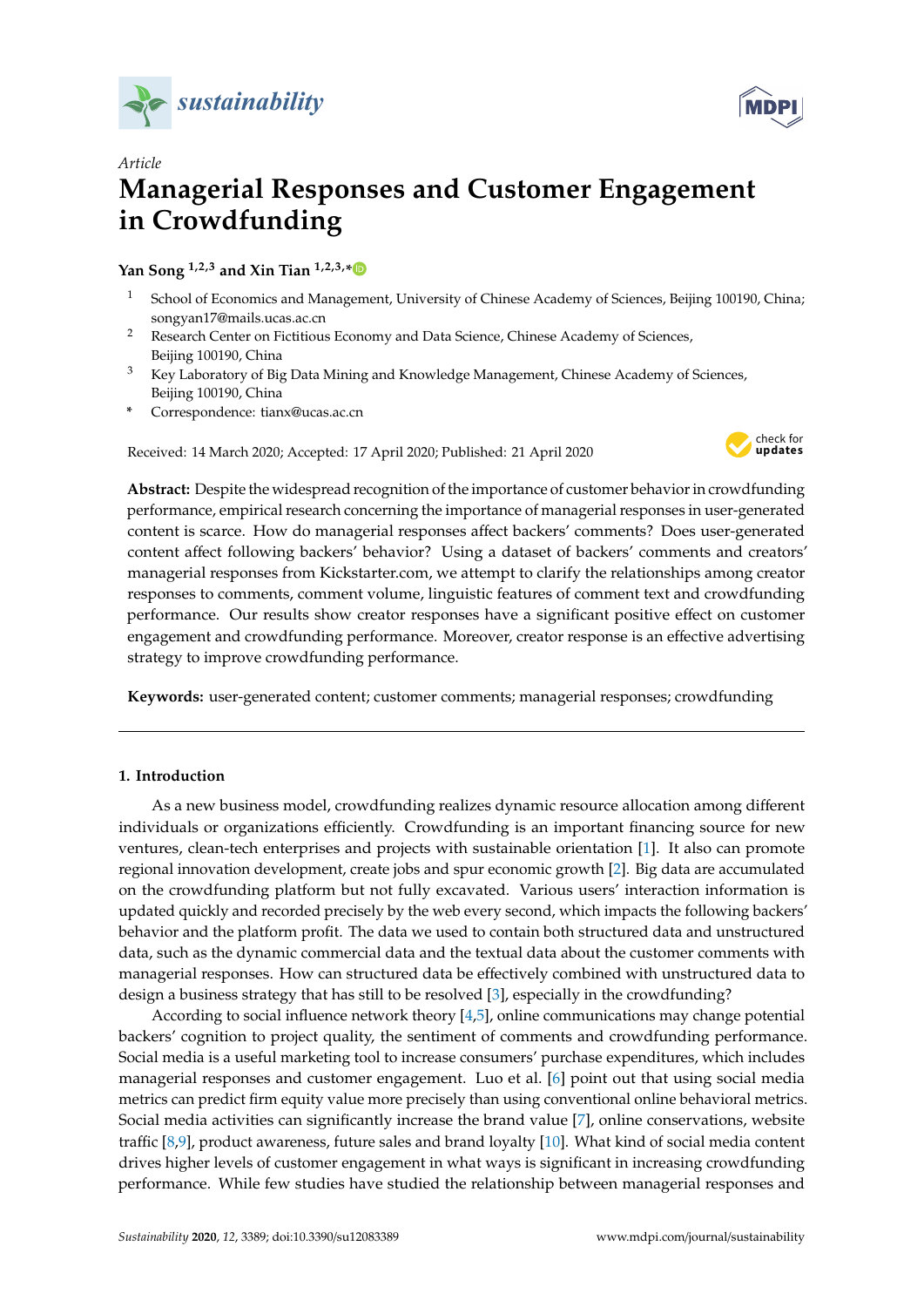consumer engagement behavior in the real marketing environment and distinguishing the levels of consumer engagement in the crowdfunding process deserves further exploration. We focus on exploiting how do managerial responses influence the following backer comments and how a creator's response style (e.g., responding rate, length and speed) influences the following backers' comment style.

A growing number of studies have confirmed the user-generated content has a significant influence on firm performance. Albuquerque et al. [\[11\]](#page-10-10) reveal that compared to price promotions, user-generated content has broader effects that impact all customer decisions at the platform. User-generated content is a source of acquiring customer needs for product development [\[12\]](#page-10-11). Tirunillai and Tellis [\[13\]](#page-10-12) point out that user-generated content has the strongest relationship with the stock market performance. While the related works in crowdfunding are more focused on marketer-generated content (the project description text), such as topical features from project descriptions and reward descriptions [\[14\]](#page-10-13), linguistic features from project description [\[15\]](#page-10-14) and the racial identifiers from the campaign photos and project descriptions [\[16\]](#page-10-15). While little researches have studied the relationship between managerial responses and user-generated content in crowdfunding, especially to different textual features. Therefore, we will use text mining techniques and empirical research to study managerial responses and customer engagement in crowdfunding.

Our results demonstrate that the managerial response of project creators has a significant impact on customer engagement behavior about comment volume, length and sentiment. Moreover, managerial responses may also influence crowdfunding performance. Therefore, creators should increase interaction with backers in crowdfunding, encourage backers' engagement behavior, increase response length and respond speed.

The rest of this paper is organized as follows. Section [2](#page-1-0) comments the relevant literature. Section [3](#page-2-0) presents the hypotheses on how managerial responsiveness may affect customer engagement and the influence of user-generated content on crowdfunding performance. We then develop our research design in Section [4.](#page-4-0) Sections [5](#page-6-0) and [6](#page-8-0) present the empirical results and test the robustness. Finally, a discussion of our findings and managerial implications are included in Section [7.](#page-9-0)

#### <span id="page-1-0"></span>**2. Literature Review**

Our research builds on earlier work on crowdfunding, managerial responses and user-generated content.

#### *2.1. Crowdfunding*

Crowdfunding can help bring a creative idea into life with a multitude of people. The impact factors of crowdfunding performance include crowdfunding mechanism, project features, creators and backers' characteristics and other environmental factors. The funding will be returned to the backers if the amount pledged is less than the predetermined fundraising goal and once the predetermined goal is met, this project is successful, and the creator can gain all funding. This crowdfunding threshold mechanism has a significant influence on contribution behavior [\[17\]](#page-10-16). Burtch et al. [\[18\]](#page-10-17) propose that delaying the presentation of contributions information to peers induce a net increase in fundraising. The number of reward options [\[19\]](#page-10-18), public-good-oriented [\[20\]](#page-10-19), project type and funding level [\[21\]](#page-10-20), and sustainable development goals [\[22\]](#page-10-21) also influence contribution decisions in crowdfunding. The characteristics of creators and backers, such as racial discrimination [\[23\]](#page-10-22), home bias [\[24\]](#page-11-0), direct and indirect social networks [\[25\]](#page-11-1), have a significant influence on crowdfunding performance.

The third factor, such as cultural differences [\[26\]](#page-11-2) and housing prices [\[27\]](#page-11-3), may also impact the relationship between social media content and customer engagement behavior. For instance, Kang et al. [\[25\]](#page-11-1) point out that the relationship between social networks and funding performance may be enhanced by lower geographical propinquity. In further research, we will consider whether the other factors of interdisciplinary contexts, as a moderator variable, influence the relationship between social media content and the following customer engagement behavior.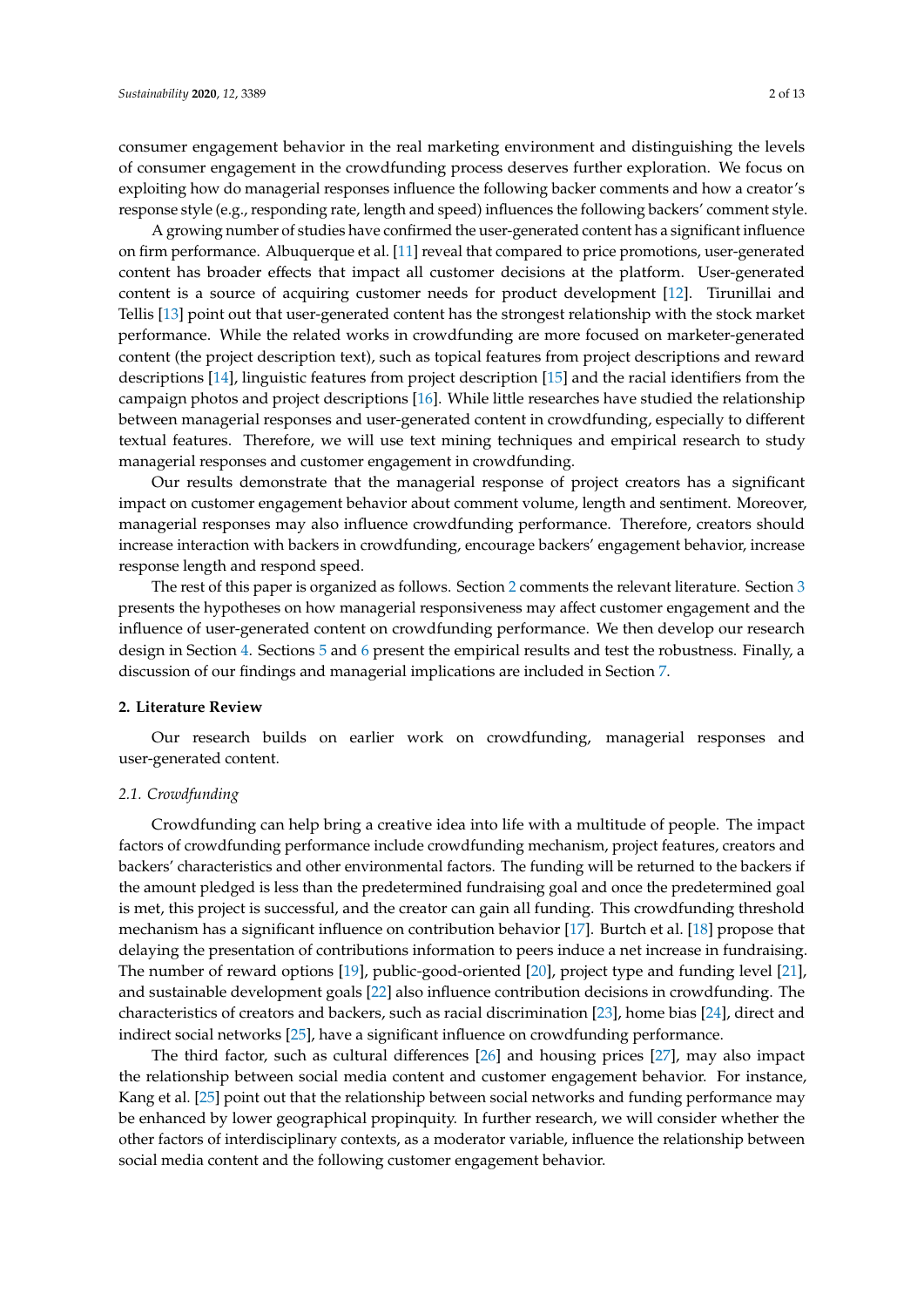#### *2.2. User-generated Content and Managerial Responses*

Lukyanenko et al. [\[28\]](#page-11-4) define user-generated content as various forms of digital information produced by the general public. Members of the general public are increasingly creating digital information, which has contributed to a proliferation of user-generated content [\[29\]](#page-11-5). User-generated content can be used to insight into changing consumer interests and tastes, influential users, ad-campaign effectiveness, how to respond to crises and competitive intelligence [\[28\]](#page-11-4). The analytics objectives include conversations, sentiment, influence, engagement and other attributes of user-generated content on the domains of the platforms themselves [\[30\]](#page-11-6). Goh et al. [\[31\]](#page-11-7) point out that consumers' purchase decisions are influenced by marketer-generated content and user-generated content. Vazquez et al. [\[32\]](#page-11-8) classify a set of linguistic patterns for each purchase stage based on consumer-generated content and use machine learning algorithms to automatically identify business indicators. Increased social network interaction, promotional content, peer effects, biases of contributors and self-selection may also have a positive effect on the volume of user-generated content and positive emotion in comment text [\[33,](#page-11-9)[34\]](#page-11-10). User-generated content can be used to better understand their customers, develop new products, gain market insight or better manage corporate assets, which has a stronger impact than marketer-generated on consumer's apparel purchase expenditures [\[29,](#page-11-5)[31\]](#page-11-7). Lehner [\[35\]](#page-11-11) finds that crowdfunding is empowered by embracing user-generated content as guides for investors.

As an effective marketing tool, online comments have a positive effect on funder investment decisions in crowdfunding [\[36\]](#page-11-12). Heinonen [\[37\]](#page-11-13) shows that consumers are seen to be actively contributing to other consumers' activities with the development of digital interactivity. As the number of backer comments increasing, replying to backer comments can be an effective channel to improve backer satisfaction. Previous studies have found that the interaction between creators and backers is positively associated with crowdfunding success [\[38\]](#page-11-14). Managerial responses not only influence customers who received the responses but also influence customers who observed the responses [\[39\]](#page-11-15). Nania and Sulung [\[40\]](#page-11-16) indicate that backers' comments and the entrepreneur's replies can reduce information asymmetry, which has a positive effect on crowdfunding performance. The multidimensional social capital theory in the business and management literature suggests that social networks can facilitate resource exchanges and knowledge sharing through structural dimension, relational dimension and cognitive dimension [\[40\]](#page-11-16). It is worth noting that this process is dynamic and interactive because social media provides the foundation for building social interaction processes and affect the outcomes of the individual [\[41\]](#page-11-17), on the other hand, managerial real-time responses may influence customers' future ratings and customer engagement behavior [\[6,](#page-10-5)[42\]](#page-11-18).

Previous researches have indicated that user-generated content and managerial responses have a significant influence on crowdfunding performance. It is also unclear how do managerial responses influence the following backer comments, and how a creator's response style (e.g., responding rate, length and speed) influences the following backers' comment style. How can structured data be effectively combined with unstructured data to design business strategy in crowdfunding is worth further study.

#### <span id="page-2-0"></span>**3. Theory and Hypothesis Development**

Little attention in previous studies was paid on how managerial responses affect customer engagement behavior rather than final performance. Therefore, we focus on the effect of creators' responses on backer engagement, including user-generated content and crowdfunding behavior. Figure [1](#page-3-0) illustrates the conceptual framework of our research.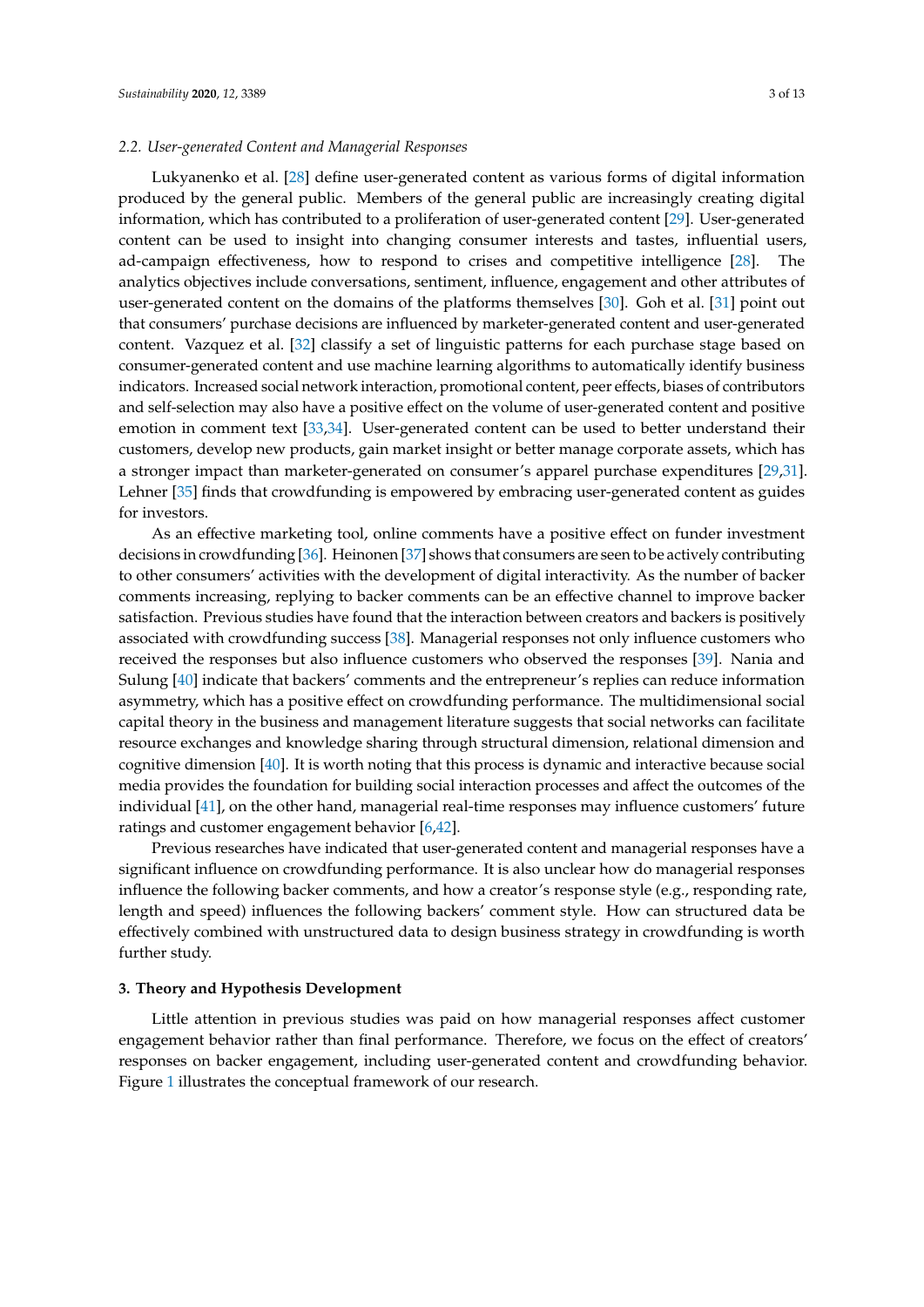<span id="page-3-0"></span>

**Figure 1.** Research framework.

Psychological motivations can increase the volume of online reviews [\[43\]](#page-11-19). As a customer As a marketing action, managerial responses affect backer mindset metrics [45]. The quality of relationship management channel, managerial responses can satisfy customers' desire for social interaction and feel valued by managers [\[44\]](#page-11-20). Creators who are willing to listen and interact can enhance  $\frac{1}{2}$ the business trustworthiness and inspire backers to write reviews [\[6\]](#page-10-5). That will encourage customers the project  $\epsilon$ to engage more and write more comments to express their opinions. Moreover, Chevalier et al. [\[45\]](#page-11-21) point out that there are two types of drives of word of mouth, self-driven and audience-driven.<br> Audience-driven motivations are enhanced by the managerial response, more and more backers are<br> willing to engage in review activity. The interactions between project creators and backers may lead to<br>Willing to engage in review activity. The interactions between project creators and backers may lead to higher backer engagement, which may include writing more comments and funding more. Thus, a<br>. higher volume of managerial responses may lead to more comments.

As a marketing action, managerial responses affect backer mindset metrics [\[45\]](#page-11-21). The quality of projects on a crowdfunding platform is uncertain because of information asymmetry between project creators and backers. Managerial responses may change backers' cognition of project quality, the creator is listening, and the feedback is more likely to impact the project quality. Moreover, managerial creator responses can make customers who post positive comments feel appreciated, so it will increase positive comments [\[43\]](#page-11-19). Seeking recognition from others is one important motivation for users to contribute to positive customer comments. online communities [\[46\]](#page-11-22). Hence, a higher volume of managerial responses may increase the volume of

Managerial responses may make backers feel the manager is the audience of their comments, then stimulating backers to put more effort into commenting, as measured by writing longer comments [\[47\]](#page-11-23). responded by managers, they would feel it necessary to describe this opinion in more detail rather than repeating this opinion [\[48\]](#page-11-24). In other words, a higher volume of managerial responses can motivate backers to write comments more detail and longer. Moreover, if customers were to voice their opinions that were posted by other customers and been

Therefore, we propose the following hypothesis.

**Hypothesis 1 (H1).** (a) The volume of managerial responses has a positive effect on the volume of customer comments. We thus propose the following hypothesis. *comments. (b) The volume of managerial responses has a positive e*ff*ect on the volume of positive customer comments. (c) The volume of managerial responses has a positive e*ff*ect on the length of customer comments.*

The length of managerial responses means the informational volume of responses [\[6\]](#page-10-5). Longer managerial responses suggest managers are willing to spend more effort and time on backers' in crowdfunding. In addition, as a form of service recovery, managerial responses can change customer satisfaction and have a more positive impact on low satisfaction customers [\[39\]](#page-11-15). Therefore, longer managerial responses may lead to more comments, more positive comments and long comments. We thus propose the following hypothesis. Moreover, the duration of crowdfunding is  $\mathbf{p}_i$ suggestions, which will make backers feel their comments valued and motivate backers to engage more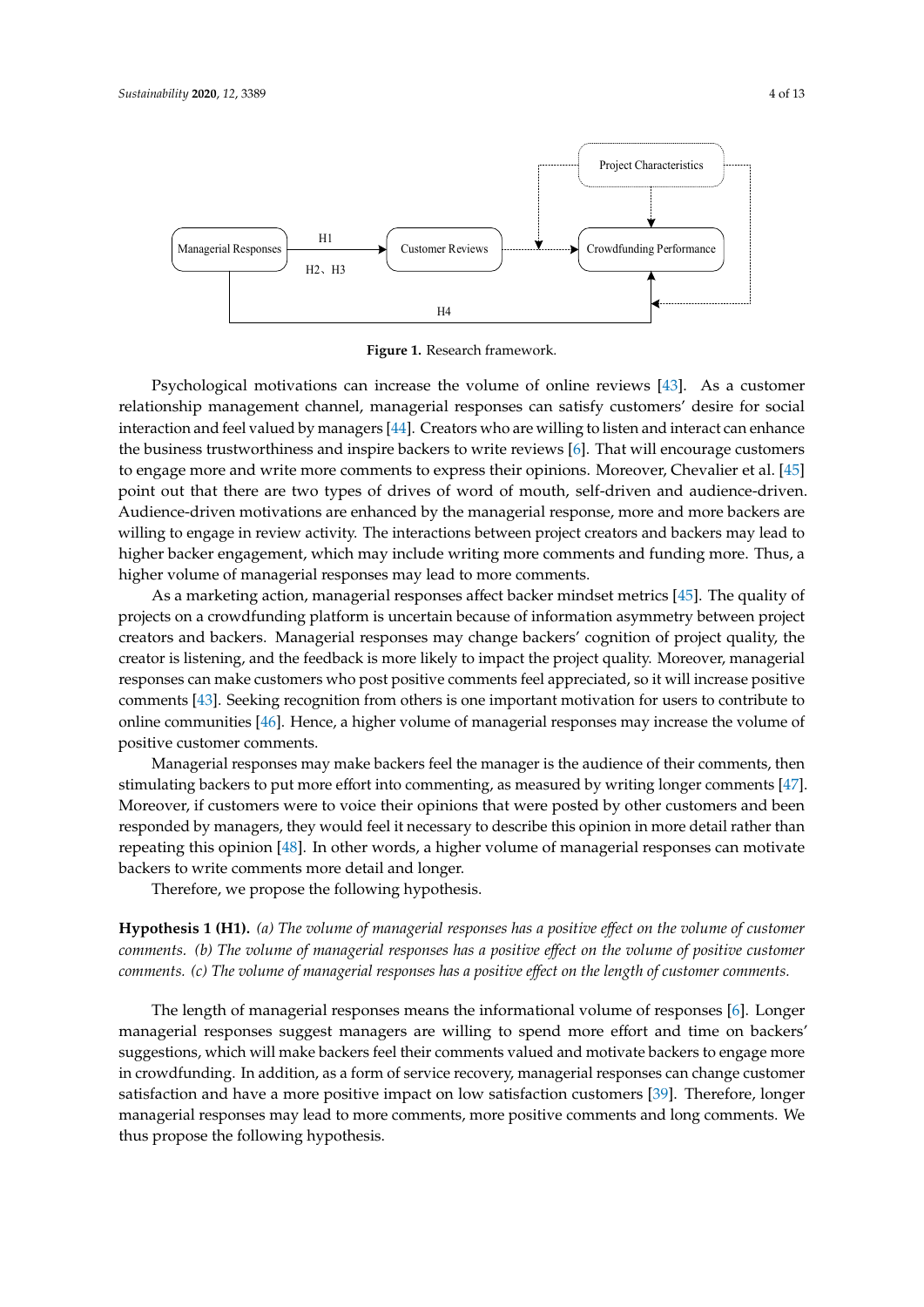**Hypothesis 2 (H2).** *(a) The length of managerial responses has a positive effect on the volume of customer comments. (b) The length of managerial responses has a positive e*ff*ect on the volume of positive customer comments. (c) The length of managerial responses has a positive e*ff*ect on the length of customer comments.*

Responses in time suggest the creator can analyze and respond to customer questions and suggestions [\[46\]](#page-11-22). The speed of managerial responses also represents the initiative and the attention that creators are willing to spend on this project. Huang et al. [\[49\]](#page-11-25) show that improving response speed will bring more idea contributions from backers. Moreover, the duration of crowdfunding is limit, the managerial response will be insignificant if the response time exceeds the project crowdfunding deadline. Backers will have no opportunity to engage in the crowdfunding process once this project ended. Therefore, the speed of managerial responses has a positive effect on backer engagement behavior. We thus propose the following hypothesis.

**Hypothesis 3 (H3).** *(a) The speed of managerial responses has a positive e*ff*ect on the volume of customer comments. (b) The speed of managerial responses has a positive e*ff*ect on the volume of positive customer comments. (c) The speed of managerial responses has a positive e*ff*ect on the length of customer comments.*

The backers can learn from other users' comments and gain new knowledge, which affects their feedback to the creators. Hu et al. [\[50\]](#page-12-0) claim that herding behavior may exist in crowdfunding. In addition, Hence, knowledge sharing from the backers to the creators can further help improve the quality of the proposed products [\[51\]](#page-12-1). User-generated content is also a reputation management channel. Backers are increasingly relying on other users' behavior to shape project quality and make contribute decision. Godes [\[52\]](#page-12-2) shows that persuasive word of mouth is an effective and low-cost advertising way and more word of mouth always leads to higher-quality products.

According to social identity theory, establishing social communities to maintain interaction with backers may impact their brand choices, promote the products, and cultivate brand loyalty [\[53\]](#page-12-3). Managerial responding to consumer comments is a useful reputation management strategy [\[54\]](#page-12-4), which can highlight positive comments and reduce the impact of negative comments, customers are least likely to buy this product if no responses to comment [\[55\]](#page-12-5). Managerial responses also can provide more accurate information, reduce information asymmetry and eliminate misunderstanding [\[38\]](#page-11-14).

Therefore, we propose the following hypothesis.

#### **Hypothesis 4 (H4).** *Managerial response has a positive e*ff*ect on the crowdfunding performance.*

#### <span id="page-4-0"></span>**4. Research Design**

The data for our study come from the crowdfunding platform of Kickstarter.com, which created for bringing all creatives life. Each project page shows the information about the project, as well as comments and community for backers to communicate with the project creator and other backers. We randomly select 1000 projects from January 2015 to June 2017, which covers all categories in Kickstarter.com, and our data includes the dynamic commercial data, project characteristic information, and the textual data about customers' comments and managerial responses. We use text analysis to quantify customer comments and managerial responses. The length of comments and replies is acquired by calculating the number of words. Using the functions convertToBinaryResponse and convertToDirection with R 3.5.1, we detect the sentiment direction of comments [\[56\]](#page-12-6).

Table [1](#page-5-0) shows the descriptive statistics of project characteristic information, customer comments and managerial responses in our sample. We note that one project in our sample has 11.41 comments with only 2.64 managerial responses on average. The mean of comment length is 201.08; the mean of reply is 278.39. Among all comments in the sample, 64% are positive comments and 15% are negative comments. In addition, the time interval between customer comment and managerial response is 86,219.19 s.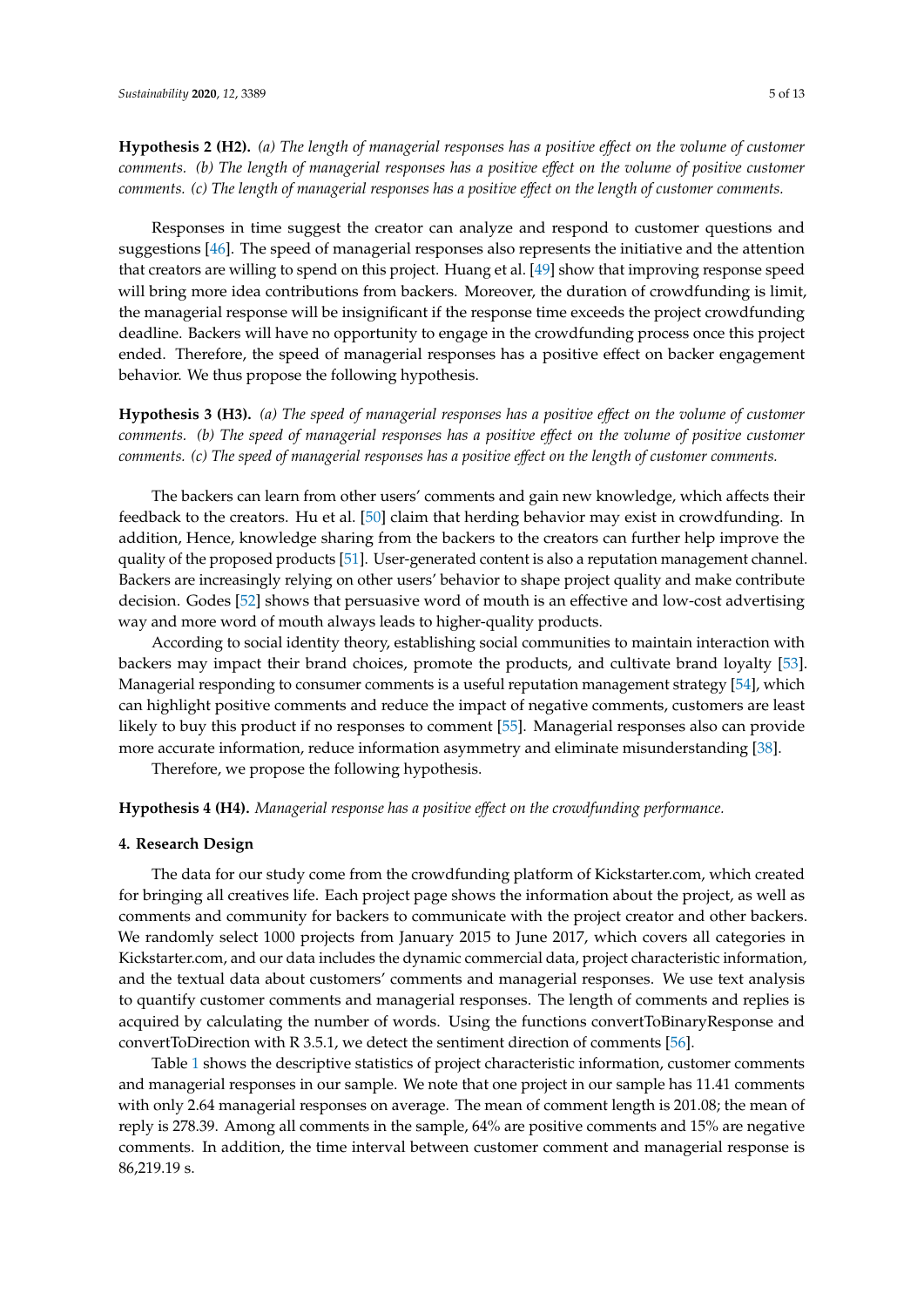<span id="page-5-0"></span>

| Variable                                      | Mean       | Std. dev.  | Minimum | Maximum    |
|-----------------------------------------------|------------|------------|---------|------------|
| Total_Raised (\$)                             | 14,192.32  | 166,170.10 | 0       | 5,055,326  |
| Total_Backers                                 | 144.40     | 1047.11    |         | 20,787     |
| If Funded                                     | 0.33       | 0.47       |         |            |
| If Review                                     | 11.41      | 76.34      |         | 1499       |
| If_Reply                                      | 2.64       | 18.14      | 0       | 427        |
| Goal $(\$)$                                   | 32,732.09  | 205,163.90 |         | 5,939,971  |
| Duration(days)                                | 33.11      | 11.25      | 2.83    | 60         |
| If Video                                      | 0.59       | 0.49       | 0       |            |
| ReviewInterval (Review<br>Time-Launched Time) | $2.03e+07$ | $2.59e+07$ | 28,824  | $1.53e+08$ |
| ReviewLength                                  | 201.08     | 256.28     | 0       | 5457       |
| PostiveReview                                 | 0.64       | 0.48       |         |            |
| NegativeReview                                | 0.15       | 0.35       | 0       |            |
| ReplyInterval (Reply<br>Time-Review Time)     | 86,219.19  | 904,548.50 |         | $3.81e+07$ |
| ReplyLength                                   | 278.39     | 342.35     | 3       | 4640       |
| ReplyPostive                                  | 0.80       | 0.40       |         |            |
| ReplyNegtive                                  | 0.07       | 0.25       | 0       |            |

**Table 1.** Descriptive statistics of variables.

Table [2](#page-5-1) present the two-sample *t*-test results to identify if there are significant differences in managerial responsiveness and customer comments for failed projects and successful projects. Among the 1000 projects, 675 projects have raised enough funding. Projects who reach their preset goal have a larger number of customers' comments, more managerial reply, longer comment words and reply words and faster reply than the failed projects. Overall, successful projects have more managerial responses and customer comments.

<span id="page-5-1"></span>

| Variable                  | <b>Failed Projects</b> |           | <b>Successful Projects</b> |            | $t$ -Test      |
|---------------------------|------------------------|-----------|----------------------------|------------|----------------|
|                           | Mean                   | Std. Dev. | Mean                       | Std. Dev.  | $Diff(t-test)$ |
| Total_Raised (\$)         | 1444.80                | 6080.86   | $4.1e+04$                  | 289,862    | $-3.9e+04$ *** |
| Total Backers             | 15.02                  | 41.99     | 413.09                     | 1808.24    | $-398.07$ ***  |
| <b>ReviewNumber</b>       | 0.77                   | 6.31      | 33.51                      | 130.99     | $-32.74$ ***   |
| ReviewLength              | 150.14                 | 1503.11   | 6745.91                    | 29.831.51  | $-6.6e+03$ *** |
| <b>TotalPostiveReview</b> | 0.52                   | 4.58      | 21.47                      | 81.98      | $-20.95$ ***   |
| TotalNegativeReview       | 0.11                   | 0.88      | 4.92                       | 21.68      | $-4.82$ ***    |
| ReplyNumber               | 0.30                   | 2.47      | 7.50                       | 31.09      | $-7.20$ ***    |
| ReplyLength               | 83.86                  | 554.11    | 2088.23                    | 9567.53    | $-2.0e+03$ *** |
| ReviewInterval            | $2.3e+06$              | 201,852.2 | $1.3e+07$                  | 1,514,671  | $-1.1e+07$ *** |
| ReplyInterval             | $9.3e + 04$            | 9,064,073 | $3.3e+0.5$                 | $2.01e+07$ | $-2.4e+0.5$    |

**Table 2.** Mean values for Kickstarter by funding outcome.

Notes. Standard errors in parentheses, \*\*\* *p* < 0.01.

We first use Equation (1) to examine the effect of responsiveness on the volume of comments.

ReviewVolume<sub>it</sub> = 
$$
\beta_1
$$
ResponseVolume<sub>i,t-1</sub> +  $\beta_2$ ResponseLength<sub>i,t-1</sub> +  $\beta_3$ ResponseSpeed<sub>i,t-1</sub> +  $\beta_4 X_{it} + \beta_5 Z_i + \beta_6$ Date<sub>it</sub> +  $\beta_7$ Day<sub>it</sub> +  $\mu_i + \nu_{it}$  (1)

where ReviewVolume*it* denotes the volume of customer comments of project *i* during *t*th day. ResponseVolume*i*,*t*−<sup>1</sup> , ResponseLength*i*,*t*−<sup>1</sup> , ResponseSpeed*i*,*t*−<sup>1</sup> are the volume of managerial responses, the textual length of managerial responses, and the average time interval between comments and reply of project *i* until its *t* − 1th day. *Xit* is a vector of time-varying control variables, which includes Total\_Pledged*i*,*t*−<sup>1</sup> , the accumulated fundraising; Total\_Backers*i*,*t*−1, the accumulated backers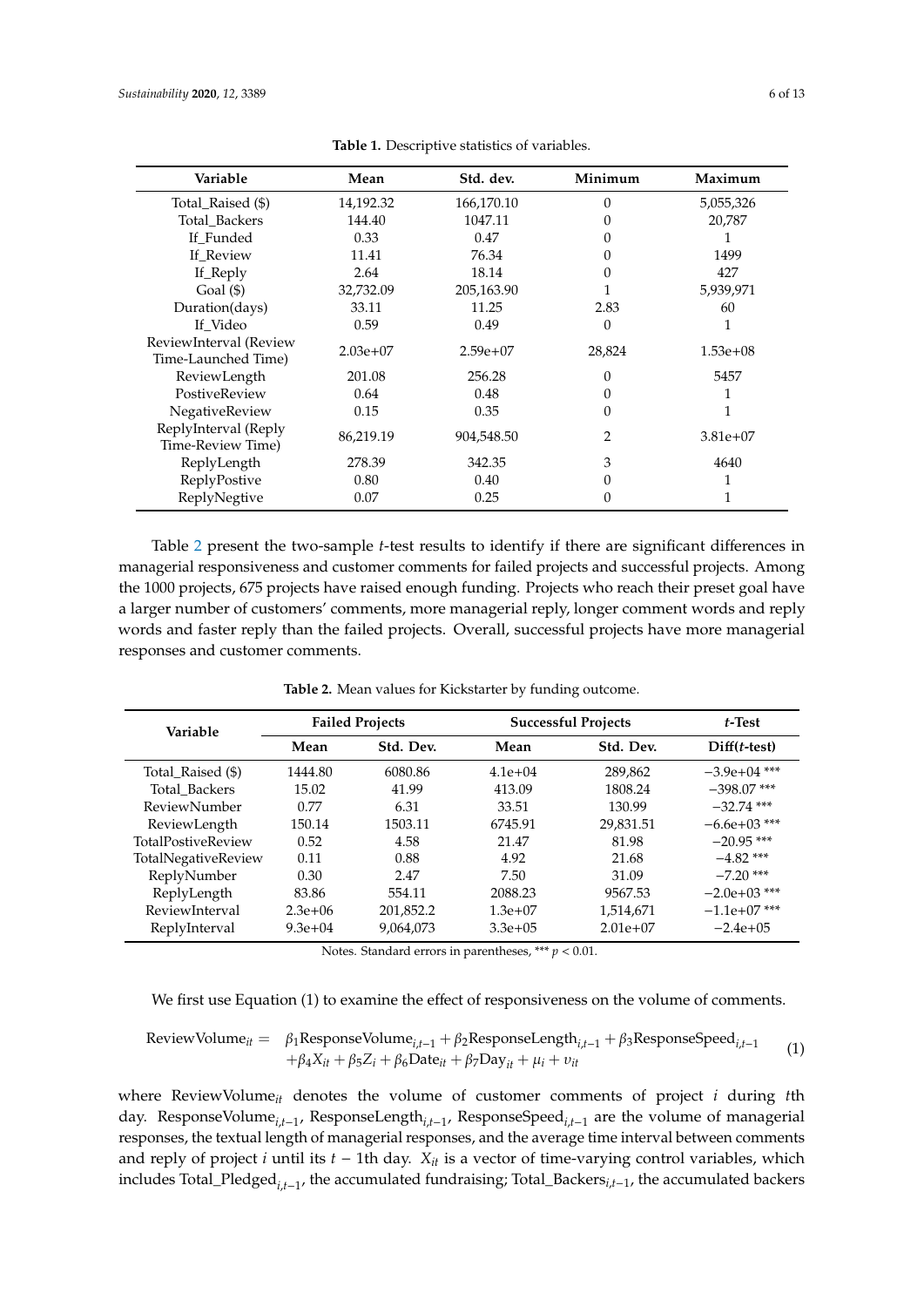and Total\_Share*i*,*t*−1, the accumulated shares via Twitter and Facebook. *Z<sup>i</sup>* is a vector of time-varying control variables, which includes Category*<sup>i</sup>* , the category of project *i*; Collaborators*<sup>i</sup>* , the number of collaborators; Goal*<sup>i</sup>* , the goal of project *i*; If\_Video*<sup>i</sup>* , whether or not this project has a video. Date*it* and Day<sub>*it*</sub> are the date and the duration of project *i* on its *t*th day, which are used to control time effect. $\mu_i$ is the time-invariant unobserved project heterogeneity. υ*it* represents time-variant unobservable project heterogeneity.

Next, we use Equation (2) to test the effect of responsiveness on the volume of positive customer comments.

PositiveReview<sub>it</sub> = 
$$
\beta_1
$$
ResponseVolume<sub>i,t-1</sub> +  $\beta_2$ ResponseLength<sub>i,t-1</sub> +  $\beta_3$ ResponseSpeed<sub>i,t-1</sub> +  $\beta_4 X_{it} + \beta_5 Z_i + \beta_6$ Date<sub>it</sub> +  $\beta_7$ Day<sub>it</sub> +  $\mu_i + \nu_{it}$  (2)

where PositiveReview*it* is the volume of positive customer comments of project *i* during its *t*th day. We use Equation (3) to identify the effect of responsiveness on the length of customer comments.

ReviewLength<sub>it</sub> = 
$$
\beta_1
$$
ResponseVolume<sub>i,t-1</sub> +  $\beta_2$ ResponseLength<sub>i,t-1</sub> +  $\beta_3$ ResponseSpeed<sub>i,t-1</sub> +  $\beta_4 X_{it}$  +  $\beta_5 Z_i$  +  $\beta_6$ Date<sub>it</sub> +  $\beta_7$ Day<sub>it</sub> +  $\mu_i$  +  $\nu_{it}$  (3)

In the above equation, ReviewLength<sub>it</sub> is the length of customer comments of project *i* during its *t*th day. We then use Equation (4) to identify the effect of responsiveness and customer comments on the crowdfunding performance.

$$
\text{Pledged}_{it} = \beta_1 \text{ResponseVolume}_{i,t-1} + \beta_2 \text{ResponseLength}_{i,t-1} + \beta_3 \text{ResponseSpeed}_{i,t-1} + \beta_4 X_{it} + \beta_5 Z_i + \beta_6 \text{Date}_{it} + \beta_7 \text{Day}_{it} + \mu_i + \nu_{it}
$$
\n
$$
(4)
$$

where Pledged<sub>*it*</sub> is the fundraising of project *i* during its *t*th day. ResponseVolume<sub>it-1</sub>, ResponseLength<sub>*i,t−1</sub>,* ResponseSpeed<sub>i,t−1</sub> are the volume of managerial responses*,* the textual length</sub> of managerial responses and the average time interval between comments and reply, respectively.

#### <span id="page-6-0"></span>**5. Results**

Table [3](#page-6-1) shows a two-sample *t*-test result to identify if there were significant differences in the volume of comments, the volume of positive customer comments, the length of comments, the total fundraising and the total backers between projects with managerial responses and projects with no managerial responses. Projects with managerial responses had 74.83 comments on average, while projects with no managerial responses only had 0.83 comments on average. The mean of comment length of projects with managerial responses was 15,000, while the mean of comment length of projects with no managerial responses was only 150.91. The difference of total raised or total backers between responding projects and non-responding projects was significant.

**Table 3.** Mean values for Kickstarter by managerial response.

<span id="page-6-1"></span>

| Variable            | If $\text{Reply} = 0$ |           | If $\text{Reply} = 1$ |           | t-Test         |
|---------------------|-----------------------|-----------|-----------------------|-----------|----------------|
|                     | Mean                  | Std. Dev. | Mean                  | Std. Dev. | $Diff(t-test)$ |
| Total_Raised (\$)   | 4670.96               | 32,276.77 | $7.1e+04$             | 429,131.3 | $-6.7e+04$ *** |
| Total Backers       | 66.01                 | 719.65    | 614.18                | 2081.44   | $-548.18$ ***  |
| <b>ReviewNumber</b> | 0.83                  | 15.33     | 74.83                 | 186.69    | $-74.00$ ***   |
| ReviewLength        | 150.91                | 3264.54   | $1.5e+04$             | 43,016.44 | $-1.5e+04$ *** |
| Total PostiveReview | 0.53                  | 9.87      | 48.06                 | 116.51    | $-47.53$ ***   |

Note: Standard errors in parentheses, \*\*\* *p* < 0.01; Managerial response means whether the creator had provided at least one response to the backers' comment. In this dataset, 143 projects have managerial responses, while 857 projects have no managerial responses.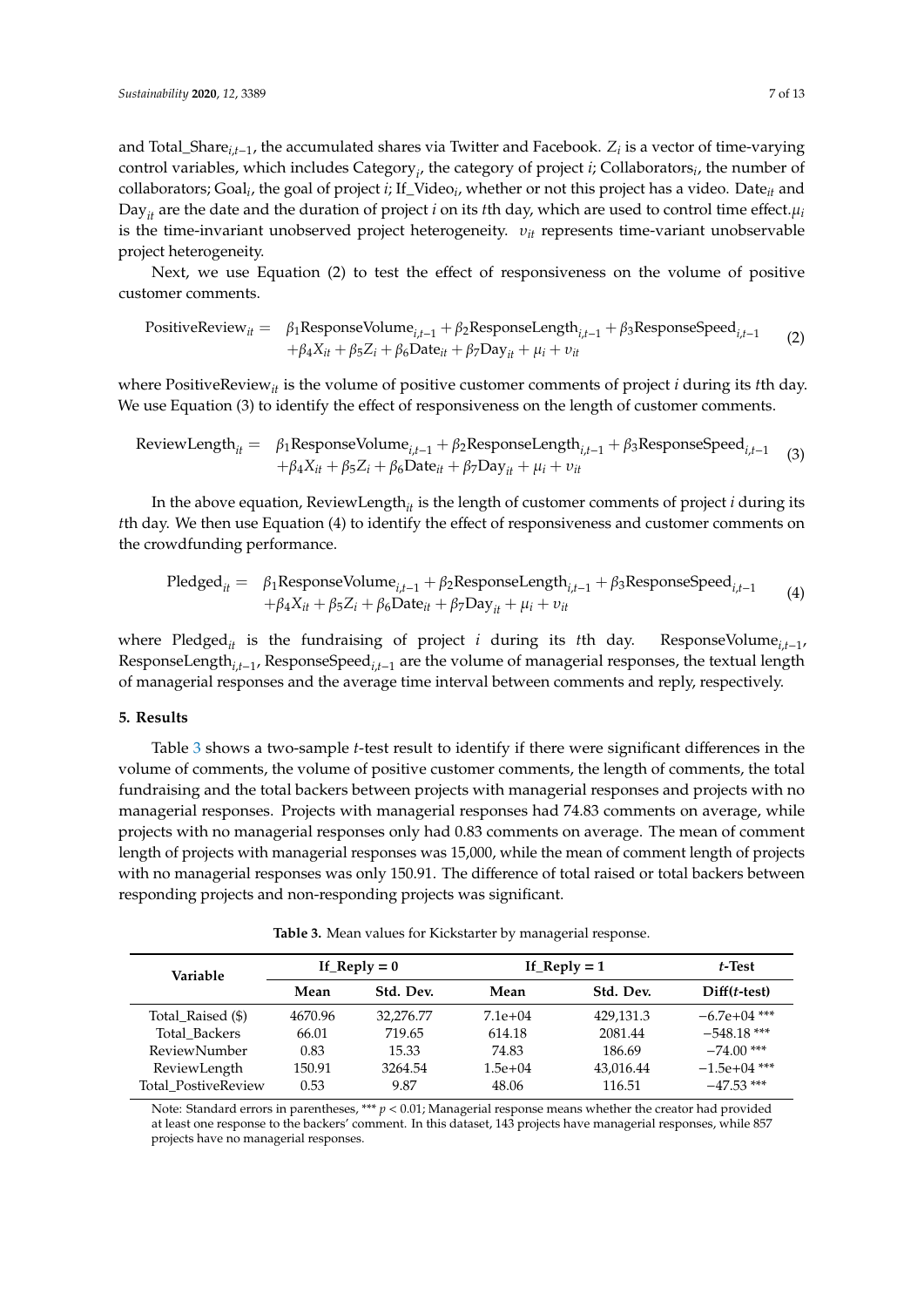Column (1) of Table [4](#page-7-0) presents the estimates of Equation (1). The results show that the length of responses had a significantly positive effect on the volume of customer comments, supporting Hypothesis 1 (b). The results also show the interval time between managerial responses and the volume customer comment had a significantly negative effect on the volume of customer comments, which supports Hypothesis 1 (c). In addition, the effect of the volume of response on the volume of comments was positive but not significant, which cannot support Hypothesis 1 (a).

<span id="page-7-0"></span>

| Variable                          | (1)                 | (2)           | (3)          |  |
|-----------------------------------|---------------------|---------------|--------------|--|
|                                   | <b>ReviewVolume</b> | PostiveReview | ReviewLength |  |
| ResponseVolume $_{i,t-1}$         | $1.10e - 06$        | $5.81e - 07$  | 0.0002       |  |
|                                   | (0.000)             | (0.000)       | (0.000)      |  |
| ResponseLength $_{i,t-1}$         | $1.775**$           | $1.494$ ***   | 405.832**    |  |
|                                   | (0.710)             | (0.502)       | (203.001)    |  |
| ResponseInterval <sub>i.t-1</sub> | $-1.603$ ***        | $-0.972**$    | $-193.613*$  |  |
|                                   | (0.557)             | (0.388)       | (115.345)    |  |
| Total_Pledged $_{i,t-1}$          | 0.000               | 0.000         | 0.004        |  |
|                                   | (0.000)             | (0.000)       | (0.007)      |  |
| Total_Backers $_{i,t-1}$          | $0.022*$            | $0.015*$      | $3.920**$    |  |
|                                   | (0.012)             | (0.008)       | (1.803)      |  |
| Total_Share $_{i,t-1}$            | 0.015               | 0.010         | 2.219        |  |
|                                   | (0.013)             | (0.009)       | (1.877)      |  |
| Intercept                         | $4.446$ ***         | $2.820$ ***   | 472.120**    |  |
|                                   | (1.243)             | (0.855)       | (209.461)    |  |
| Time Effect                       | Yes                 | Yes           | Yes          |  |
| N                                 | 1092                | 1092          | 1092         |  |
| $R^2$                             | 0.056               | 0.059         | 0.043        |  |
| $\mathbf{F}$                      | 18.393              | 20.077        | 22.733       |  |
| $\mathfrak{p}$                    | 0.000               | 0.000         | 0.000        |  |

**Table 4.** The effect of responses on customer comment.

Note: Standard errors in parentheses, \* *p* < 0.1, \*\* *p* < 0.05, \*\*\* *p* < 0.01; ResponseInterval*i*,*t*−<sup>1</sup> was regarded as the proxy variable of ResponseSpeed*i*,*t*−1, which means the time intervals between managerial responses and customer comments, which represent the response speed of the creator.

Column (2) of Table [4](#page-7-0) shows the estimates of Equation (2), which identified the effect of responsiveness on positive customer comments. First, the length of responses had a significantly positive effect on the volume of positive customer comments, supporting Hypothesis 2 (b). Second, the results also show the interval time between managerial response and customer comment had a significantly negative effect on the volume of positive customer comments, which supports Hypothesis 2 (c). Third, the effect of the volume of response on the volume of positive comments was positive but not significant, which cannot support Hypothesis 2 (a).

In addition, we also examine the effect of responsiveness on the length of customer comments. Column (3) of Table [4](#page-7-0) reveals the estimates of Equation (3). The length of responses had a significantly positive effect on the length of customer comments, supporting Hypothesis 3 (b). The results also show the interval time between managerial responses and the length of customer comment had a significantly negative effect on the volume of customer comments, which supports Hypothesis 3 (c). Moreover, the effect of the volume of response on the length of comments was positive but not significant, which cannot support Hypothesis 3 (a).

Table [5](#page-8-1) shows the estimates of Equation (4). The length of responses, the speed of responses and the volume of responses have a significantly positive effect on the final crowdfunding performance. These estimates were consistent with the hypothesis of managerial responses have a significantly positive effect on crowdfunding performance.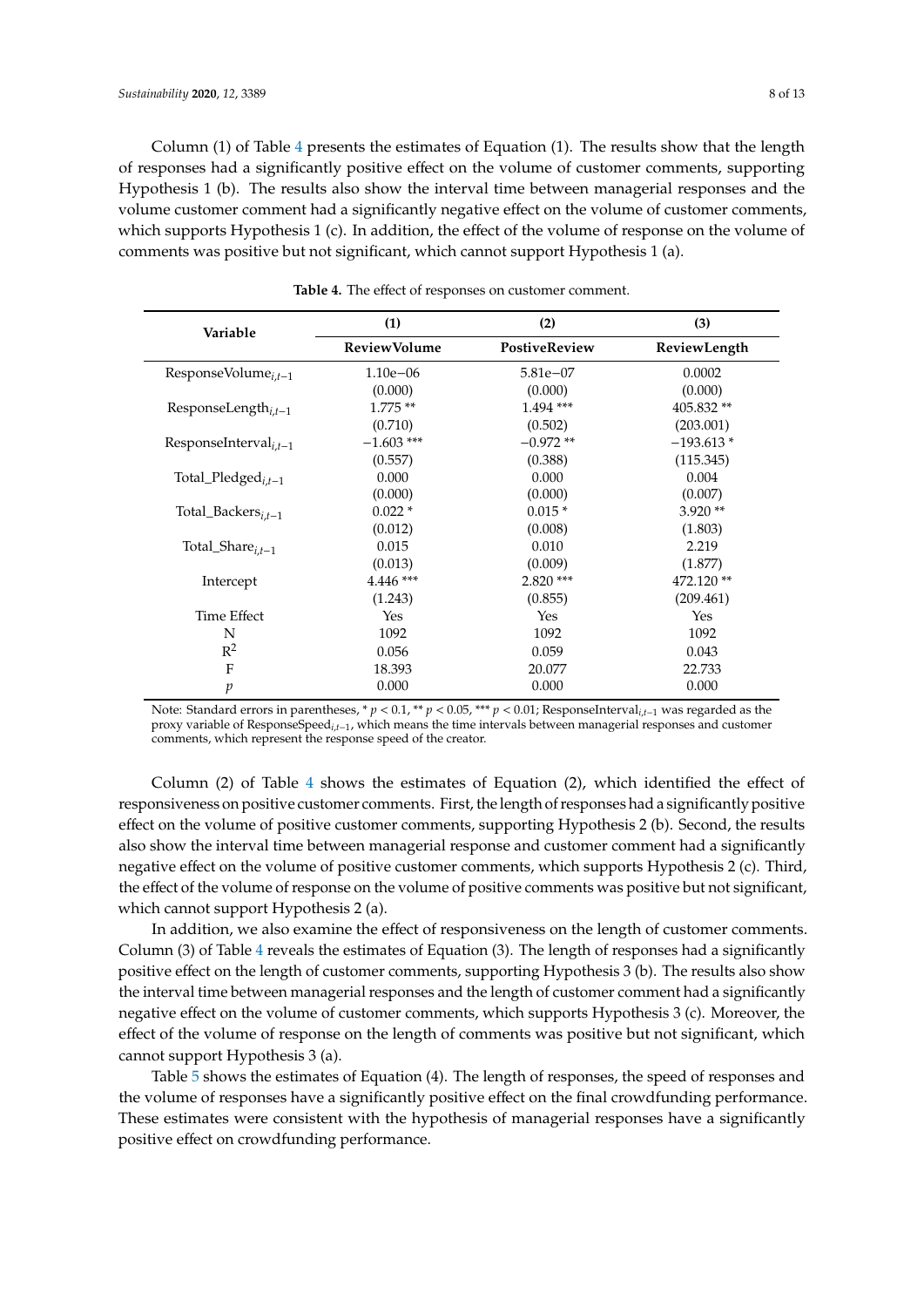<span id="page-8-1"></span>

| Variable                          | (1)         | (2)             | (3)         | (4)          | (5)         |
|-----------------------------------|-------------|-----------------|-------------|--------------|-------------|
| ResponseVolume $_{i,t-1}$         | 581.583 *** | 316.603**       |             |              | 478.227 *** |
|                                   | (130.549)   | (134.250)       |             |              | (116.713)   |
| ResponseLength $_{i,t-1}$         | $1.449**$   |                 | $1.139**$   |              | 0.492       |
|                                   | (0.714)     |                 | (0.567)     |              | (0.582)     |
| ResponseInterval <sub>i.t-1</sub> | $-0.003$    |                 |             | $-0.004$ *** | $-0.003*$   |
|                                   | (0.002)     |                 |             | (0.002)      | (0.002)     |
| Update $_{i,t-1}$                 |             | $-108.230$ ***  | 212.438 *** | 215.956***   | 235.718 *** |
|                                   |             | (12.136)        | (23.609)    | (23.628)     | (24.087)    |
| Total_Share $_{i,t-1}$            |             | 18.776 ***      | 103.873***  | 103.597***   | 104.556 *** |
|                                   |             | (2.151)         | (2.900)     | (2.899)      | (2.900)     |
| Total_Pledged $_{i,t-1}$          |             | $0.073$ ***     | $-0.009*$   | $-0.010**$   | $-0.010**$  |
|                                   |             | (0.001)         | (0.005)     | (0.005)      | (0.005)     |
| $Total_Backets_{i,t-1}$           |             | $-1.979$ ***    | $0.770**$   | $0.756**$    | $0.914***$  |
|                                   |             | (0.184)         | (0.311)     | (0.310)      | (0.312)     |
| Intercept                         | 537.859 *** | $-2.96e+03$ *** | 1410.953    | 1406.963     | 1276.773    |
|                                   | (139.792)   | (840.037)       | (1719.960)  | (1718.887)   | (1716.212)  |
| <b>Time Effect</b>                | No          | Yes             | Yes         | Yes          | Yes         |
| N                                 | 3670        | 33,269          | 3670        | 3670         | 3670        |
| $R^2$                             | 0.012       | 0.479           | 0.424       | 0.425        | 0.428       |
| F                                 | 13.844      | 846.552         | 73.938      | 74.071       | 70.972      |
| p                                 | 0.000       | 0.000           | 0.000       | 0.000        | 0.000       |

**Table 5.** The effect of responses on crowdfunding performance.

Note: Standard errors in parentheses, \* *p* < 0.1, \*\* *p* < 0.05, \*\*\* *p* < 0.01.

#### <span id="page-8-0"></span>**6. Robustness Checks**

Table [6](#page-8-2) shows two-sample *t*-test results to identify if there were significant differences in the total fundraising, whether funding success, funding complete ration and the total backers between projects with customer comments and projects with no customer comments. The mean of amount pledged of projects with customer comments was 58,000, while the mean of amount pledged of projects with no customer comments was only 3807.46. Sixty-eight percent of projects with customer comments crowdfunding success, while only 24% of non-commenting projects crowdfunding success. The difference in total backers between commenting projects and non-commenting projects was also significant.

**Table 6.** Mean values for Kickstarter by customer comments.

<span id="page-8-2"></span>

| Variable          | If $Review = 0$ |           | If Review $= 1$ |           | $t$ -Test      |
|-------------------|-----------------|-----------|-----------------|-----------|----------------|
|                   | Mean            | Std. Dev. | Mean            | Std. Dev. | $Diff(t-test)$ |
| If Funded         | 0.24            | 0.43      | 0.68            | 0.68      | $-0.44$ ***    |
| Complete_Ratio    | 1.77            | 29.00     | 4.37            | 4.37      | $-2.61$        |
| Total_Raised (\$) | 3807.46         | 29,963.59 | $5.8e + 04$     | 57,895.28 | $-5.4e+04$ *** |
| Total Backers     | 61.09           | 738.14    | 494.97          | 494.97    | $-433.88$ ***  |

Notes. Standard errors in parentheses, \*  $p < 0.1$ , \*\*  $p < 0.05$ , \*\*\*  $p < 0.01$ ; If\_Review was a dummy variable, demonstrating whether a project had customer reviews, which takes 0 if a project had no reviews and takes 1 if a project had at least one customer review. In this dataset, 192 projects have customer reviews, while 857 projects have no customer reviews.

So far, we have been using the incremental amount pledged at time *t* as the dependent variable. We now use an alternative variable, the incremental backers. Then, we estimate Equation (5) using a negative binomial estimator, because the increased backers were count data.

Backers<sub>it</sub> = 
$$
\beta_1
$$
ResponseVolume<sub>i,t-1</sub> +  $\beta_2$ ResponseLength<sub>i,t-1</sub> +  $\beta_3$ ResponseSpeed<sub>i,t-1</sub> +  $\beta_4 X_{it}$  +  $\beta_5 Z_i$  +  $\beta_6$ Date<sub>it</sub> +  $\beta_7$ Day<sub>it</sub> +  $\mu_i$  +  $v_{it}$  (5)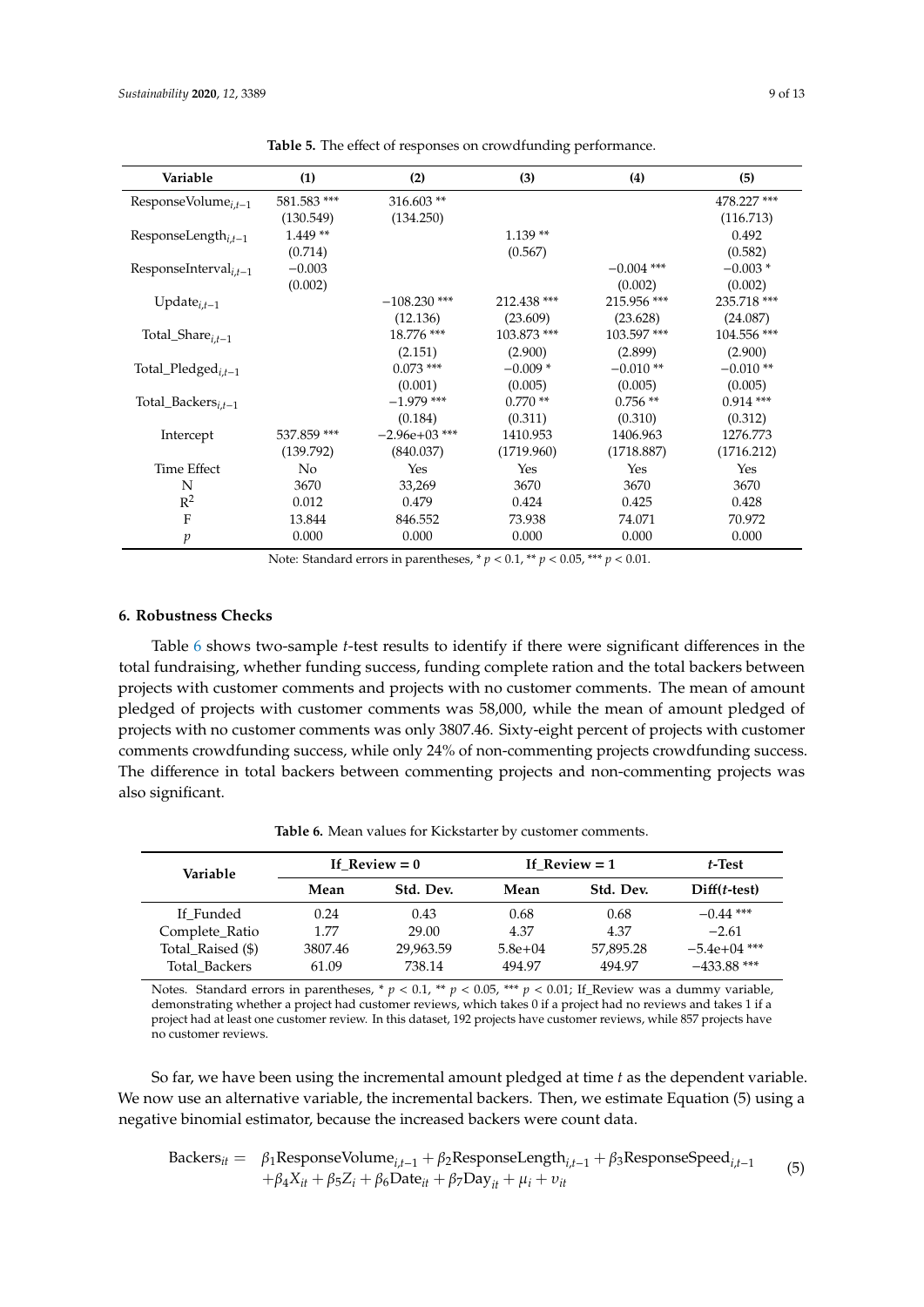where Backers*it* is the backers of project *i* during its *t*th day. *Z<sup>i</sup>* is a vector of time-varying control variables, which includes Goal*<sup>i</sup>* , the fund-raising goals of project *i*; Duration*<sup>i</sup>* , the length of project *i* in days; If\_Video*<sup>i</sup>* , whether or not this project had a video when it launched.

Table [7](#page-9-1) reports the estimation results when we include the interactive items between the project features and responsiveness (the volume of managerial responses, the length of responses and the speed of responses). Compared with Table [5,](#page-8-1) the responsiveness had the same sign.

<span id="page-9-1"></span>

| Variable                          | (1)            | (2)      | (3)          | (4)          | (5)          |
|-----------------------------------|----------------|----------|--------------|--------------|--------------|
| Response Volume <sub>it-1</sub>   | $0.400$ ***    | 0.021    |              |              | $0.262$ ***  |
|                                   | (0.130)        | (0.157)  |              |              | (0.035)      |
| ResponseLength $_{i,t-1}$         | $0.004$ **     |          | $0.002*$     |              | $0.001$ ***  |
|                                   | (0.002)        |          | (0.001)      |              | (0.000)      |
| ResponseInterval <sub>i.t-1</sub> | $-0.000$       |          |              | $-0.000$ *** | $-0.000$     |
|                                   | (0.000)        |          |              | (0.000)      | (0.000)      |
| Update $_{i,t-1}$                 |                | 0.008    | $0.090**$    | $-0.023$     | $-0.009$     |
|                                   |                | (0.022)  | (0.041)      | (0.009)      | (0.009)      |
| Total_Share $_{i.t-1}$            |                | 0.000    | $-0.001$     | $0.004$ ***  | $0.004$ ***  |
|                                   |                | (0.005)  | (0.002)      | (0.000)      | (0.000)      |
| Total_Pledged $_{i,t-1}$          |                | $-0.000$ | $-0.001$ *** | $-0.001$ *** | $-0.001$ *** |
|                                   |                | (0.000)  | (0.000)      | (0.000)      | (0.000)      |
| Total_Backers $_{i,t-1}$          |                | 0.000    | $-0.000$     | $-0.000$ *** | $-0.000$ *** |
|                                   |                | (0.000)  | (0.000)      | (0.000)      | (0.000)      |
| Intercept                         |                |          |              | $1.069***$   | $1.022$ ***  |
|                                   |                |          |              | (0.341)      | (0.339)      |
| Time Effect                       | N <sub>0</sub> | Yes      | Yes          | Yes          | Yes          |
| N                                 | 3607           | 26,785   | 3607         | 3607         | 3607         |
| $\mathfrak p$                     | 0.000          | 0.000    | 0.000        | 0.000        | 0.000        |

**Table 7.** Effects of responses on crowdfunding performance.

Note: Standard errors in parentheses, \* *p* < 0.1, \*\* *p* < 0.05, \*\*\* *p* < 0.01.

#### <span id="page-9-0"></span>**7. Implication and Conclusions**

Crowdfunding platform offers users an online community, which allows creators and backers to communicate and exchange ideas. Peer backer behavior and creator responses were transparent to all potential backers, and customer engagement and managerial responses were effective advertising strategies to improve crowdfunding performance. We find evidence that the length and the speed of responses have a positive effect on the volume of comments, the volume of positive comments and the length of comments. Moreover, managerial responses and customer engagement have a positive effect on crowdfunding performance. The managerial response was an effective channel to improve customer engagement and crowdfunding performance, but this effect may vary across different project features.

The interactive activities of managerial responses and customer engagement may lead to the sustainable development of crowdfunding platforms. For example, the project creator could benefit from the feedback from project backers and managerial responses may improve backers' cognition of project reliability. This dynamic knowledge sharing process increases the amount pledged and improves the project quality, which may attract more users and bring higher profits to crowdfunding platforms. Moreover, the sustainable running of crowdfunding platforms could promote regional innovation development and spur economic growth.

There are a few limitations to our research that could be opportunities for exploration in the future. First, the dataset comes from a single platform. Further researches should collect data from various information channels and different online platforms. Second, future researches examining how the relationship between managerial responses and user-generated content varies across different project characteristics could explore this further.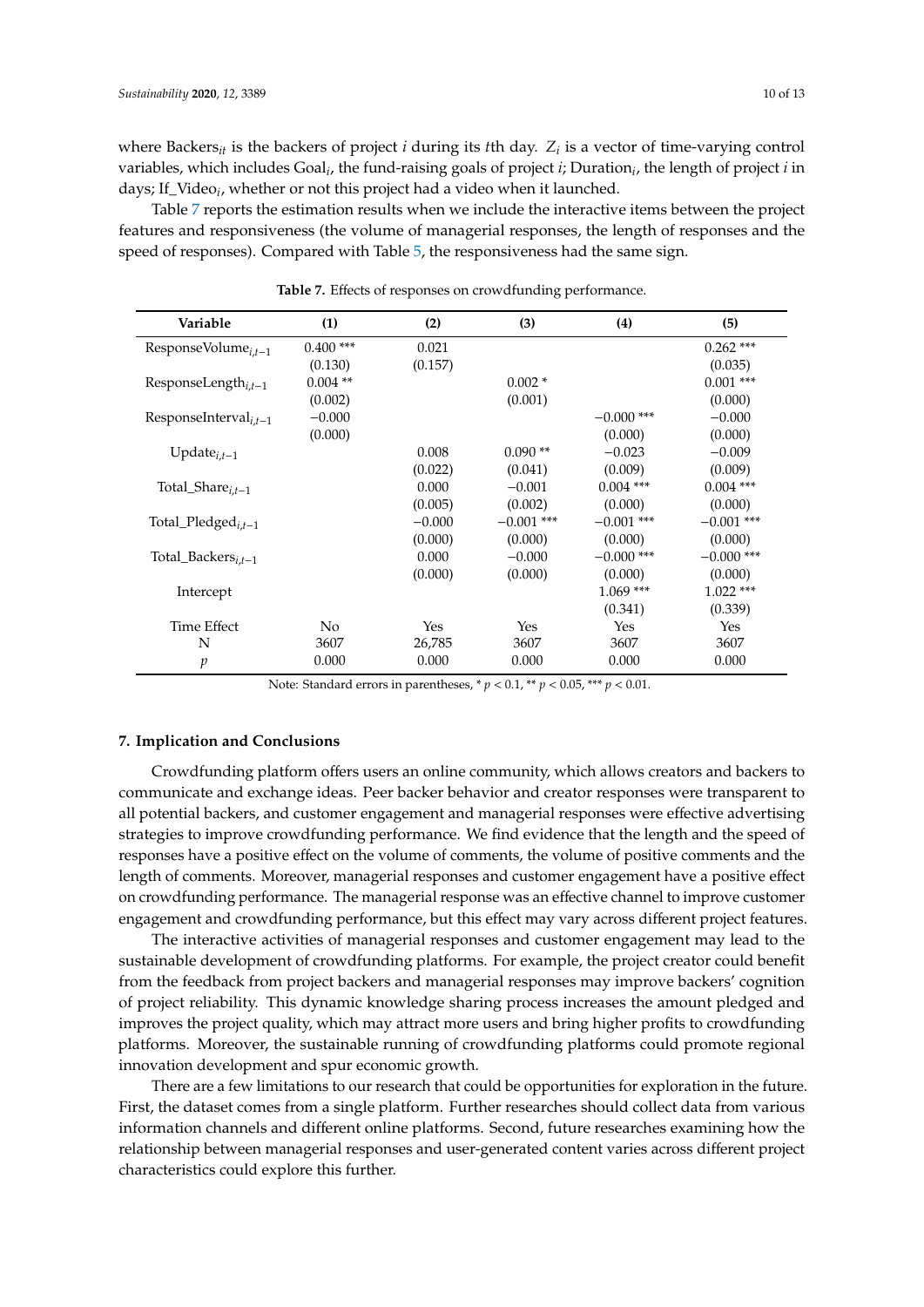**Author Contributions:** X.T. conceived and designed the experiments; Y.S. performed the experiments; X.T. and Y.S. analyzed the data; X.T. contributed reagents/materials/analysis tools; Y.S. wrote the paper. All authors have read and agreed to the published version of the manuscript.

**Funding:** The authors are listed in alphabetical order. This project was funded by National Natural Science Foundation of China (71932002) and University of Chinese Academy of Sciences (Y8540XX162).

**Conflicts of Interest:** The authors declare no conflict of interest.

### **References**

- <span id="page-10-0"></span>1. Bargain, O.; Cardebat, J.M.; Vignolles, A. Crowdfunding in the wine industry. *J. Wine Econ.* **2018**, *13*, 57–82. [\[CrossRef\]](http://dx.doi.org/10.1017/jwe.2018.3)
- <span id="page-10-1"></span>2. Sorenson, O.; Assenova, V.; Li, G.C.; Boada, J.; Fleming, L.; Fleming, L. Expand inovation finance via crowdfunding. *Science* **2016**, *354*, 1526–1528. [\[CrossRef\]](http://dx.doi.org/10.1126/science.aaf6989) [\[PubMed\]](http://www.ncbi.nlm.nih.gov/pubmed/28008025)
- <span id="page-10-2"></span>3. Sheng, J.; Amankwah-Amoah, J.; Wang, X. Technology in the 21st century: New challenges and opportunities. *Technol. Forecast. Soc.* **2019**, *143*, 321–335. [\[CrossRef\]](http://dx.doi.org/10.1016/j.techfore.2018.06.009)
- <span id="page-10-3"></span>4. Friedkin, N.E. *A Structural Theory of Social Influence*; Cambridge University Press: Cambridge, UK, 1998.
- <span id="page-10-4"></span>5. Sheng, J. Being active in online communications: Firm responsiveness and customer engagement behaviour. *J. Interact. Mark.* **2019**, *46*, 40–51. [\[CrossRef\]](http://dx.doi.org/10.1016/j.intmar.2018.11.004)
- <span id="page-10-5"></span>6. Luo, X.; Zhang, J.; Duan, W. Social media and firm equity value. *Inform. Syst. Res.* **2013**, *24*, 146–163. [\[CrossRef\]](http://dx.doi.org/10.1287/isre.1120.0462)
- <span id="page-10-6"></span>7. Colicev, A.; O'Connor, P.; Vinzi, V.E. Is investing in social media really worth it? How brand actions and user actions influence brand value. *Serv. Sci.* **2016**, *8*, 152–168. [\[CrossRef\]](http://dx.doi.org/10.1287/serv.2016.0143)
- <span id="page-10-7"></span>8. Fossen, B.L.; Schweidel, D.A. Measuring the Impact of Product Placement with Brand-Related Social Media Conversations and Website Traffic. *Market. Sci.* **2019**, *38*, 481–499. [\[CrossRef\]](http://dx.doi.org/10.1287/mksc.2018.1147)
- <span id="page-10-8"></span>9. Li, X. Impact of average rating on social media endorsement: The moderating role of rating dispersion and discount threshold. *Inform. Syst. Res.* **2018**, *29*, 739–754. [\[CrossRef\]](http://dx.doi.org/10.1287/isre.2017.0728)
- <span id="page-10-9"></span>10. Lobel, I.; Sadler, E.; Varshney, L.R. Customer referral incentives and social media. *Manag. Sci.* **2017**, *63*, 3514–3529. [\[CrossRef\]](http://dx.doi.org/10.1287/mnsc.2016.2476)
- <span id="page-10-10"></span>11. Albuquerque, P.; Pavlidis, P.; Chatow, U.; Chen, K.Y.; Jamal, Z. Evaluating promotional activities in an online two-sided market of user-generated content. *Market. Sci.* **2012**, *31*, 406–432. [\[CrossRef\]](http://dx.doi.org/10.1287/mksc.1110.0685)
- <span id="page-10-11"></span>12. Timoshenko, A.; Hauser, J.R. Identifying customer needs from user-generated content. *Market. Sci.* **2019**, *38*, 1–20. [\[CrossRef\]](http://dx.doi.org/10.1287/mksc.2018.1123)
- <span id="page-10-12"></span>13. Tirunillai, S.; Tellis, G.J. Does chatter really matter? Dynamics of user-generated content and stock performance. *Market. Sci.* **2012**, *31*, 198–215. [\[CrossRef\]](http://dx.doi.org/10.1287/mksc.1110.0682)
- <span id="page-10-13"></span>14. Yuan, H.; Lau, R.Y.; Xu, W. The determinants of crowdfunding success: A semantic text analytics approach. *Decis. Support Syst.* **2016**, *91*, 67–76. [\[CrossRef\]](http://dx.doi.org/10.1016/j.dss.2016.08.001)
- <span id="page-10-14"></span>15. Mitra, T.; Gilbert, E. The language that gets people to give: Phrases that predict success on kickstarter. In Proceedings of the 17th ACM Conference on Computer Supported Cooperative Work & Social Computing, Baltimore, MD, USA, 15–19 February 2014; pp. 49–61.
- <span id="page-10-15"></span>16. Rhue, L.; Clark, J. The consequences of authenticity: Quantifying racial signals and their effects on crowdfunding success. *Work. Pap.* **2018**. [\[CrossRef\]](http://dx.doi.org/10.2139/ssrn.2837042)
- <span id="page-10-16"></span>17. Hu, M. *Sharing Economy: Making Supply Meet Demand*; Springer: Cham, Switzerland, 2019.
- <span id="page-10-17"></span>18. Burtch, G.; Ghose, A.; Wattal, S. The hidden cost of accommodating crowdfunder privacy preferences: A randomized field experiment. *Manag. Sci.* **2015**, *61*, 949–962. [\[CrossRef\]](http://dx.doi.org/10.1287/mnsc.2014.2069)
- <span id="page-10-18"></span>19. Du, Z.; Li, M.; Wang, K. "The more options, the better?" Investigating the impact of the number of options on backers' decisions in reward-based crowdfunding projects. *Inf. Manag.* **2019**, *56*, 429–444. [\[CrossRef\]](http://dx.doi.org/10.1016/j.im.2018.08.003)
- <span id="page-10-19"></span>20. Hong, Y.; Hu, Y.; Burtch, G. Embeddedness, pro-sociality, and social influence: Evidence from online crowdfunding. *MIS Quart.* **2018**, *42*, 1211–1224.
- <span id="page-10-20"></span>21. Liang, T.P.; Wu, S.P.J.; Huang, C. Why funders invest in crowdfunding projects: Role of trust from the dual-process perspective. *Inform. Manag.* **2019**, *56*, 70–84. [\[CrossRef\]](http://dx.doi.org/10.1016/j.im.2018.07.002)
- <span id="page-10-21"></span>22. Motylska-Kuzma, A. Crowdfunding and sustainable development. *Sustainability* **2018**, *10*, 4650. [\[CrossRef\]](http://dx.doi.org/10.3390/su10124650)
- <span id="page-10-22"></span>23. Younkin, P.; Kuppuswamy, V. The colorblind crowd? Founder race and performance in crowdfunding. *Manag. Sci.* **2018**, *64*, 3269–3287. [\[CrossRef\]](http://dx.doi.org/10.1287/mnsc.2017.2774)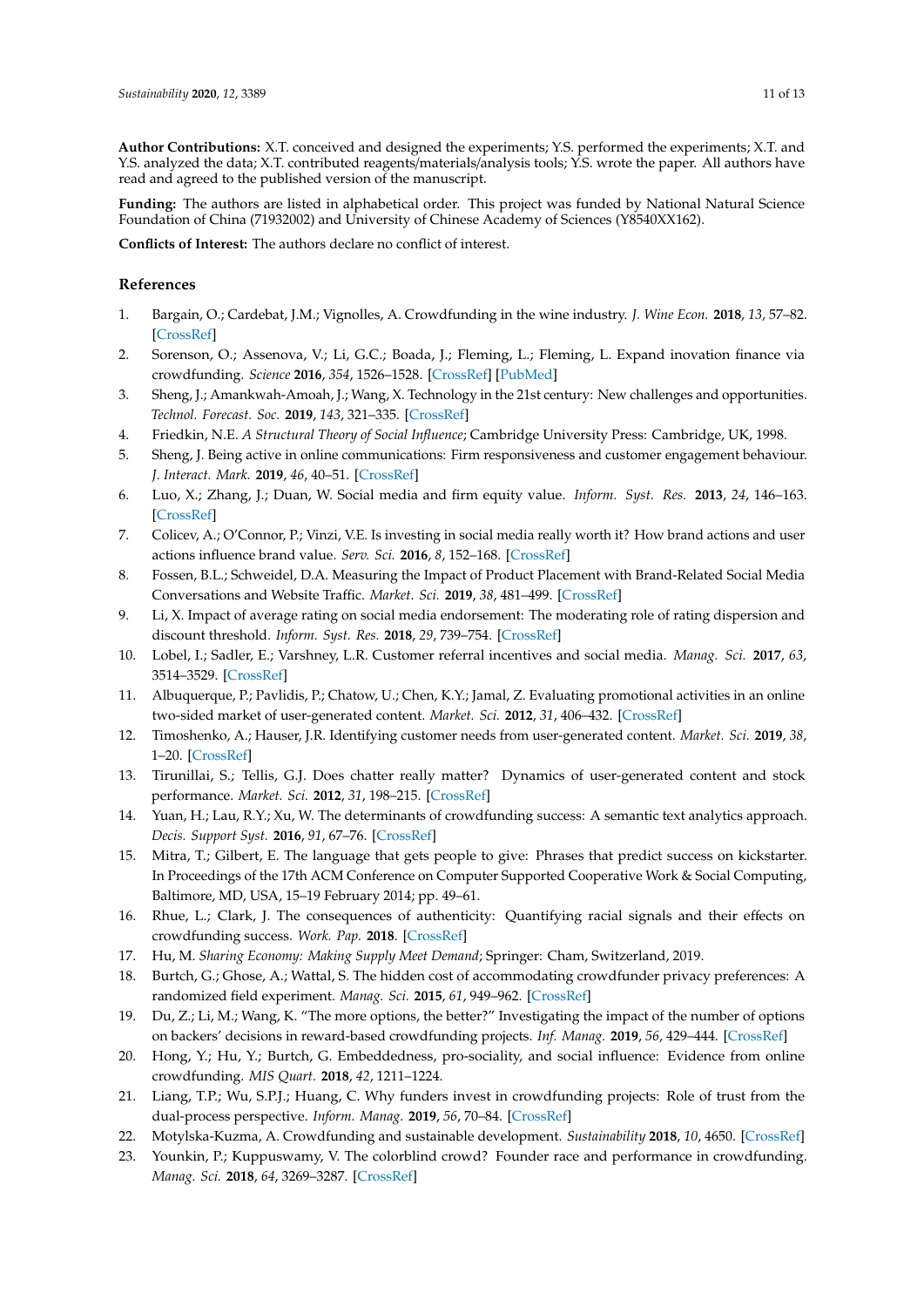- <span id="page-11-0"></span>24. Lin, M.; Viswanathan, S. Home bias in online investments: An empirical study of an online crowdfunding market. *Manag. Sci.* **2015**, *62*, 1393–1414. [\[CrossRef\]](http://dx.doi.org/10.1287/mnsc.2015.2206)
- <span id="page-11-1"></span>25. Kang, L.; Jiang, Q.; Tan, C.H. Remarkable advocates: An investigation of geographic distance and social capital for crowdfunding. *Inform. Manag.* **2017**, *54*, 336–348. [\[CrossRef\]](http://dx.doi.org/10.1016/j.im.2016.09.001)
- <span id="page-11-2"></span>26. Burtch, G.; Ghose, A.; Wattal, S. Cultural differences and geography as determinants of online pro-social lending. *MIS Quart.* **2014**, *38*, 773–794. [\[CrossRef\]](http://dx.doi.org/10.25300/MISQ/2014/38.3.07)
- <span id="page-11-3"></span>27. Kim, K.; Hann, I.H. Crowdfunding and the democratization of access to capital—An illusion? Evidence from housing prices. *Inform. Syst. Res.* **2019**, *30*, 276–290. [\[CrossRef\]](http://dx.doi.org/10.1287/isre.2018.0802)
- <span id="page-11-4"></span>28. Lukyanenko, R.; Parsons, J.; Wiersma, Y.F. The IQ of the crowd: Understanding and improving information quality in structured user-generated content. *Inform. Syst. Res.* **2014**, *25*, 669–689. [\[CrossRef\]](http://dx.doi.org/10.1287/isre.2014.0537)
- <span id="page-11-5"></span>29. Lukyanenko, R.; Parsons, J.; Wiersma, Y.; Wachinger, G.; Huber, B.; Meldt, R. Representing crowd knowledge: Guidelines for conceptual modeling of user-generated content. *J. Assoc. Inf. Syst.* **2017**, *18*, 297–339. [\[CrossRef\]](http://dx.doi.org/10.17705/1jais.00456)
- <span id="page-11-6"></span>30. Rathore, A.K.; Kar, A.K.; Ilavarasan, P.V. Social media analytics: Literature review and directions for future research. *Decis. Anal.* **2017**, *14*, 229–249. [\[CrossRef\]](http://dx.doi.org/10.1287/deca.2017.0355)
- <span id="page-11-7"></span>31. Goh, K.Y.; Heng, C.S.; Lin, Z. Social media brand community and consumer behavior: Quantifying the relative impact of user- and marketer-generated content. *Inform. Syst. Res.* **2013**, *24*, 88–107. [\[CrossRef\]](http://dx.doi.org/10.1287/isre.1120.0469)
- <span id="page-11-8"></span>32. Vázquez, S.; Muñoz-García, Ó.; Campanella, I.; Poch, M.; Fisas, B.; Bel, N.; Andreu, G. A classification of user-generated content into consumer decision journey stages. *Neural Netw.* **2014**, *58*, 68–81. [\[CrossRef\]](http://dx.doi.org/10.1016/j.neunet.2014.05.026)
- <span id="page-11-10"></span><span id="page-11-9"></span>33. Luca, M. User-generated content and social media. *Handb Media Econ.* **2015**, *1*, 563–592.
- 34. Huang, N.; Hong, Y.; Burtch, G. Social network integration and user content generation: Evidence from natural experiments. *MIS Quart.* **2017**, *41*, 1035–1058. [\[CrossRef\]](http://dx.doi.org/10.25300/MISQ/2017/41.4.02)
- <span id="page-11-11"></span>35. Lehner, O.M. Crowdfunding social ventures: A model and research agenda. *Venture Cap.* **2013**, *15*, 289–311. [\[CrossRef\]](http://dx.doi.org/10.1080/13691066.2013.782624)
- <span id="page-11-12"></span>36. Bi, S.; Liu, Z.; Usman, K. The influence of online information on investing decisions of reward-based crowdfunding. *J. Bus. Res.* **2017**, *71*, 10–18. [\[CrossRef\]](http://dx.doi.org/10.1016/j.jbusres.2016.10.001)
- <span id="page-11-13"></span>37. Heinonen, K. Consumer activity in social media: Managerial approaches to consumers' social media behavior. *J. Consum. Behav.* **2011**, *10*, 356–364. [\[CrossRef\]](http://dx.doi.org/10.1002/cb.376)
- <span id="page-11-14"></span>38. Wang, N.; Li, Q.; Liang, H.; Ye, T.; Ge, S. Understanding the importance of interaction between creators and backers in crowdfunding success. *Electron. Commer. Res. A* **2018**, *27*, 106–117. [\[CrossRef\]](http://dx.doi.org/10.1016/j.elerap.2017.12.004)
- <span id="page-11-15"></span>39. Gu, B.; Ye, Q. First step in social media: Measuring the influence of online management responses on customer satisfaction. *Prod. Oper. Manag.* **2014**, *23*, 570–582. [\[CrossRef\]](http://dx.doi.org/10.1111/poms.12043)
- <span id="page-11-16"></span>40. Nania, R.M.; Sulung, L.A.K. The management of reputation and activeness of crowdfunding players in emerging market countries. *Pol. J. Manag. Stud.* **2019**, *19*, 298–308.
- <span id="page-11-17"></span>41. Aral, S.; Dellarocas, C.; Godes, D. Introduction to the special issue—Social media and business transformation: A framework for research. *Inform. Syst. Res.* **2013**, *24*, 3–13. [\[CrossRef\]](http://dx.doi.org/10.1287/isre.1120.0470)
- <span id="page-11-18"></span>42. Sheng, J.; Amankwah-Amoah, J.; Wang, X.; Khan, Z. Managerial responses to online reviews: A text analytics approach. *Br. J. Manag.* **2019**, *30*, 315–327. [\[CrossRef\]](http://dx.doi.org/10.1111/1467-8551.12329)
- <span id="page-11-19"></span>43. Chen, W.; Gu, B.; Ye, Q.; Zhu, K.X. Measuring and managing the externality of managerial responses to online customer reviews. *Inform. Syst. Res.* **2019**, *30*, 81–96. [\[CrossRef\]](http://dx.doi.org/10.1287/isre.2018.0781)
- <span id="page-11-20"></span>44. Xie, K.L.; Zhang, Z.; Zhang, Z.; Singh, A.; Lee, S.K. Effects of managerial response on consumer eWOM and hotel performance. *Int. J. Contemp. Hosp. Manag.* **2016**, *28*, 2013–2034. [\[CrossRef\]](http://dx.doi.org/10.1108/IJCHM-06-2015-0290)
- <span id="page-11-21"></span>45. Chevalier, J.A.; Dover, Y.; Mayzlin, D. Channels of impact: User reviews when quality is dynamic and managers respond. *Market. Sci.* **2018**, *37*, 688–709. [\[CrossRef\]](http://dx.doi.org/10.1287/mksc.2018.1090)
- <span id="page-11-22"></span>46. Srinivasan, S.; Vanhuele, M.; Pauwels, K. Mind-set metrics in market response models: An integrative approach. *J. Mark. Res.* **2011**, *47*, 672–684. [\[CrossRef\]](http://dx.doi.org/10.1509/jmkr.47.4.672)
- <span id="page-11-23"></span>47. Yang, M.; Zheng, Z.; Mookerjee, V. Prescribing response strategies to manage customer opinions: A stochastic differential equation approach. *Inform. Syst. Res.* **2019**, *30*, 351–374. [\[CrossRef\]](http://dx.doi.org/10.1287/isre.2018.0805)
- <span id="page-11-24"></span>48. Goes, P.B.; Lin, M.; Au Yeung, C.M. "Popularity effect" in user-generated content: Evidence from online product reviews. *Inform. Syst. Res.* **2014**, *25*, 222–238. [\[CrossRef\]](http://dx.doi.org/10.1287/isre.2013.0512)
- <span id="page-11-25"></span>49. Huang, Y.; Vir Singh, P.; Srinivasan, K. Crowdsourcing new product ideas under consumer learning. *Manag. Sci.* **2014**, *60*, 2138–2159. [\[CrossRef\]](http://dx.doi.org/10.1287/mnsc.2013.1879)